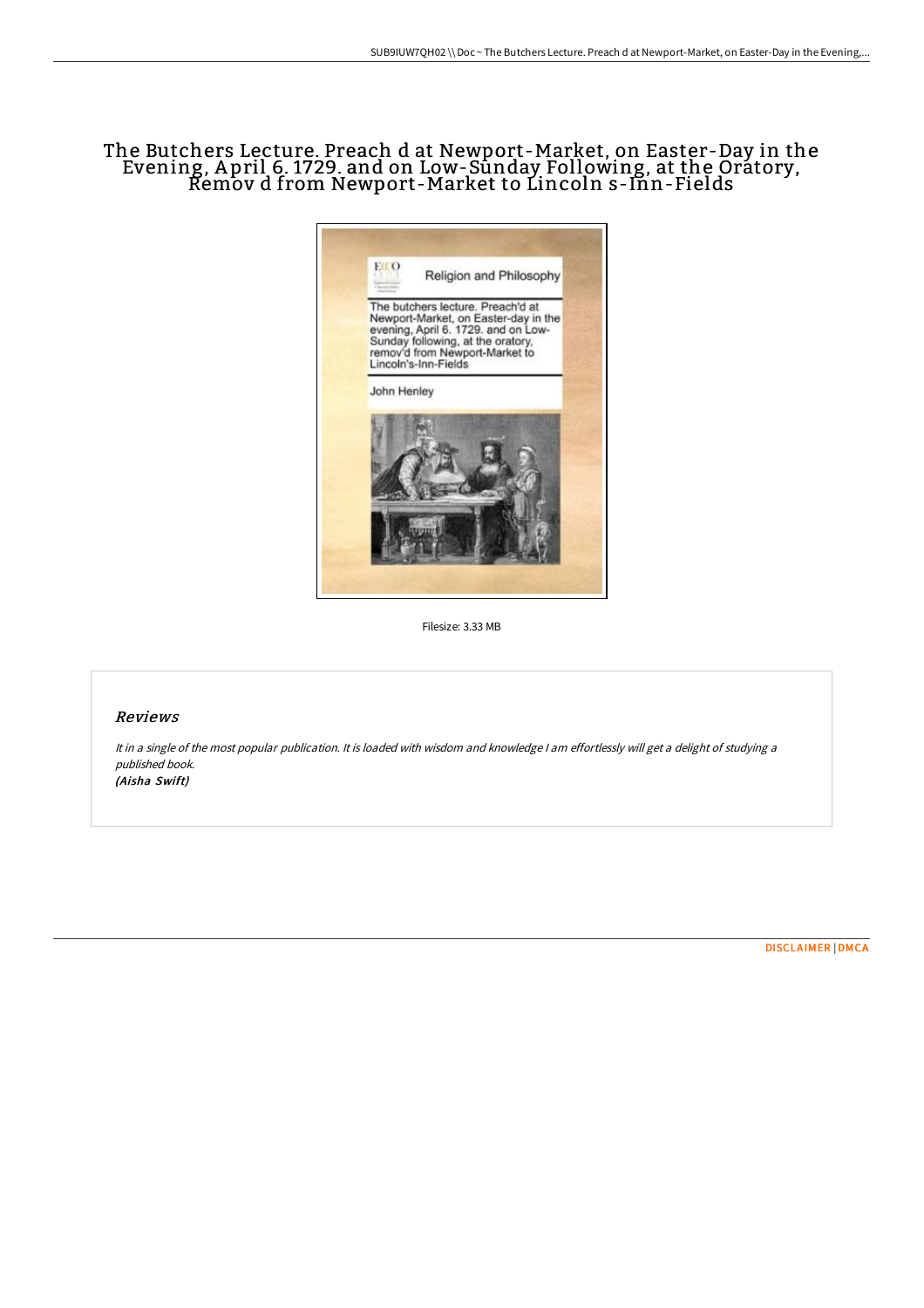## THE BUTCHERS LECTURE. PREACH D AT NEWPORT-MARKET, ON EASTER-DAY IN THE EVENING, APRIL 6. 1729. AND ON LOW-SUNDAY FOLLOWING, AT THE ORATORY, REMOV D FROM NEWPORT-MARKET TO LINCOLN S-INN-FIELDS

## ঞ **DOWNLOAD PDF**

To save The Butchers Lecture. Preach d at Newport-Market, on Easter-Day in the Evening, April 6. 1729. and on Low-Sunday Following, at the Oratory, Remov d from Newport-Market to Lincoln s-Inn-Fields PDF, make sure you access the button beneath and save the file or have access to additional information which might be relevant to THE BUTCHERS LECTURE. PREACH D AT NEWPORT-MARKET, ON EASTER-DAY IN THE EVENING, APRIL 6. 1729. AND ON LOW-SUNDAY FOLLOWING, AT THE ORATORY, REMOV D FROM NEWPORT-MARKET TO LINCOLN S-INN-FIELDS ebook.

Gale Ecco, Print Editions, United States, 2010. Paperback. Book Condition: New. 189 x 246 mm. Language: English . Brand New Book \*\*\*\*\* Print on Demand \*\*\*\*\*.The 18th century was a wealth of knowledge, exploration and rapidly growing technology and expanding record-keeping made possible by advances in the printing press. In its determination to preserve the century of revolution, Gale initiated a revolution of its own: digitization of epic proportions to preserve these invaluable works in the largest archive of its kind. Now for the first time these high-quality digital copies of original 18th century manuscripts are available in print, making them highly accessible to libraries, undergraduate students, and independent scholars.The Age of Enlightenment profoundly enriched religious and philosophical understanding and continues to influence presentday thinking. Works collected here include masterpieces by David Hume, Immanuel Kant, and Jean-Jacques Rousseau, as well as religious sermons and moral debates on the issues of the day, such as the slave trade. The Age of Reason saw conflict between Protestantism and Catholicism transformed into one between faith and logic -- a debate that continues in the twenty-first century.++++The below data was compiled from various identification fields in the bibliographic record of this title. This data is provided as an additional tool in helping to insure edition identification: ++++British LibraryT017558London: printed for the Oratory in Lincoln s-Inn-Fields; and sold by all booksellers, [1729]. iv,30p.; 8.

 $\overline{\text{pos}}$ Read The Butchers Lecture. Preach d at [Newport-Market,](http://techno-pub.tech/the-butchers-lecture-preach-d-at-newport-market-.html) on Easter-Day in the Evening, April 6. 1729. and on Low-Sunday Following, at the Oratory, Remov d from Newport-Market to Lincoln s-Inn-Fields Online Download PDF The Butchers Lecture. Preach d at [Newport-Market,](http://techno-pub.tech/the-butchers-lecture-preach-d-at-newport-market-.html) on Easter-Day in the Evening, April 6. 1729. and on Low-Sunday Following, at the Oratory, Remov d from Newport-Market to Lincoln s-Inn-Fields